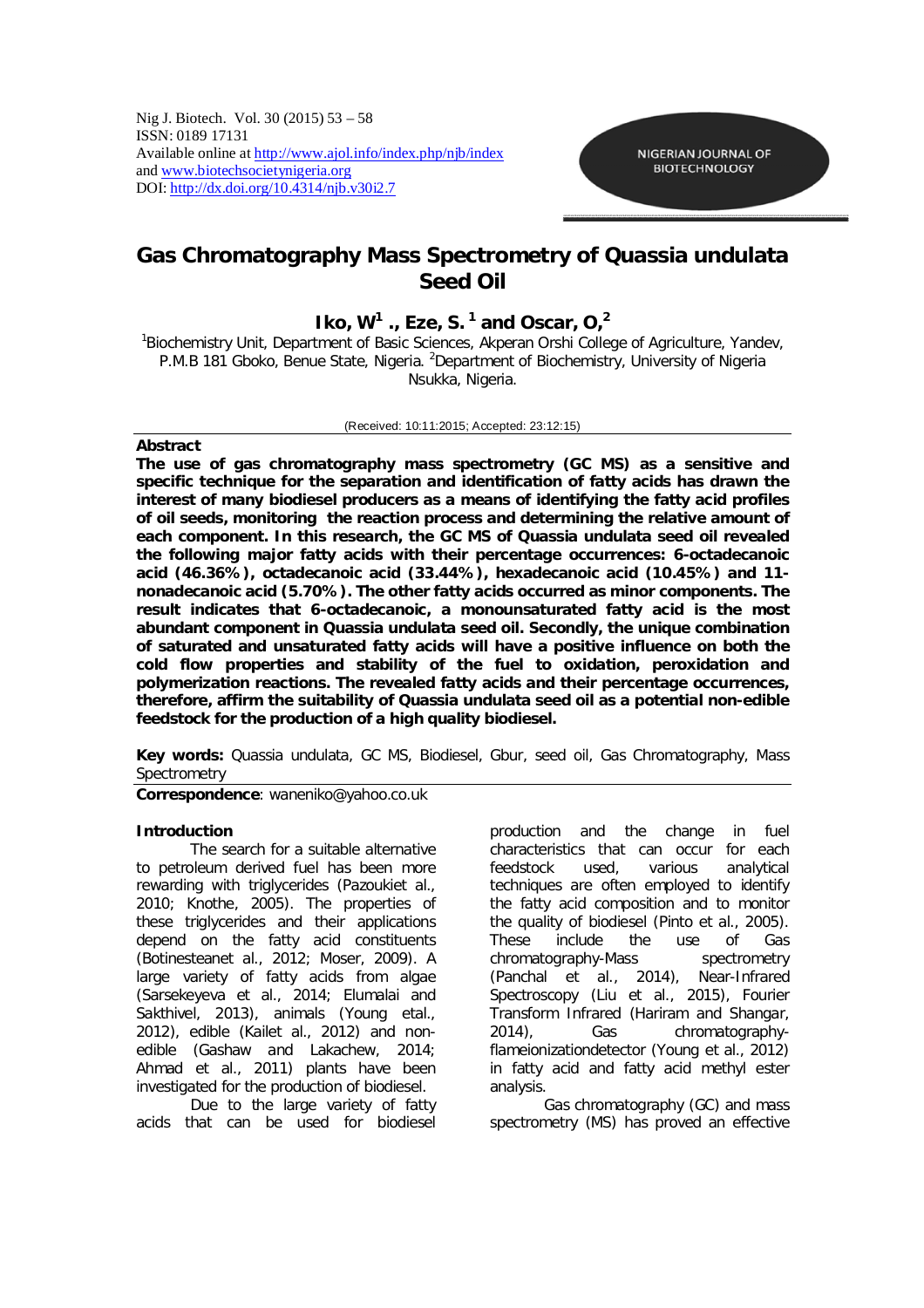combination for fatty acid and biodiesel analysis, for the capacity of this technique to simultaneously identify and quantify the various components of the sample mixture (Soomro and Sherazi, 2013; Monteiro *et al*., 2008; Yayli *et al*., 2001; Pauls, 2011; Knothe, 2001). There are numerous scientific affirmations that the hyphenation of GC to MS is a good marriage. This is due to the high sensitivity and high specific detection of this technique (Eberlin, 2009), which allows for a much finer degree of substance identification than either unit used separately (Sahil *et al*., 2011).

The ability of GC MS to separate and confirm identity by mass spectral structure elucidation has enabled researchers to study the influence of fatty acids on the quality of biodiesel fuel. For example, several reports have stated the good fuel properties of biodiesel due to the occurrence of high levels of monounsaturated fatty acids and low levels of saturated and polyunsaturated fatty acids (Koria and Nathya, 2011; Knothe, 2008; Pinto *et al*., 2005). In this connection, Refaat (2009) and Knothe (2008) proposed methyl oleate as a suitable major biodiesel component. Knothe also noted methyl palmitoleic acid as an alternative to methyl oleate with comparable advantages, especially with regards to low-temperature properties.The determination of components by GC MS has continued to gain prominence not only in establishing the oil composition but also in quality (Aluyor *et al*., 2009). This, in addition, finds importance when choosing vegetable oils and fats that will give the desired biodiesel quality.

One of the key features (hallmarks) of countries that have a breakthrough in biodiesel production and utilization is the extensive qualitative and quantitative research on the fatty acid profiles of suitable oil producing seeds amenable to their regions. The objective of this study is to analyze *Quassia undulata* seed oil so that the revealed fatty acid profile can serve as a guide to the possible transesterification of the oil to fatty acid methyl or ethyl esters. Secondly, the type and percentage occurrence of the fatty acids with respect to their saturation or unsaturation can give an

idea of the quality of biodiesel that can be produced from this feedstock. Many nonedible plants in Nigeria have been investigated but the need still remains for the unstudied plants. In this research, the fatty acids of *Quassia undulata* were investigated.

*Quassia undulata* is a perennial shrub distributed in tropical and subtropical Africa, America, Asia and Australia (Louppe*et al.,* 2008). *Quassia undulata* is a fast growing member of simaroubaceae family that has rich quassinoids (secotriterpernoid compounds), including quassin responsible for the bitter taste (50 times more bitter than quinine) [Louppe *et al.,*  2008]*.* Various quassinoids isolated from the plant have shown antimalarial (Ajaiyeoba *et al.,* 1999), antimicrobial and cytotoxic activity (Adesanwo*et al., 2009*). Because of the strong political and social pressures to avoid the use of edible oils as a biodiesel source, the non edible seeds of *Quassiaundulata* therefore occupies a special place among the oil plants that grow in Nigeria.

# **Materials and Methods**

*Collection, processing and Extraction of oil from Quassia undulata seed:* The sample preparatory process and subsequent extraction of the oil were previously reported (Iko and Eze, 2012).

*Gas chromatography mass spectrometry (GC MS) analysis of QUSO:* The GC MS analysis was performed with Shimadzu, GCMS-QP2010 gas chromatography mass spectrometer employing the following conditions; the injection temperature was 250°C. The column oven temperature was initially held at 70°C and then increased to 280°C at 10°C/min with a hold time of 5min. The carrier gas was helium at a column flow rate of 1.80mL/min and the total flow rate of 40.8mL/min at the pressure of about 116.9kPa. The analysis was performed at injector temperature of 250°C and ion source temperature of 200°C and a split ratio of 20:0. An electron ionization system with ionization energy of 70eV was used for GC MS detection while scanning mass range from 30.00 to 350.00 m/z with a total scan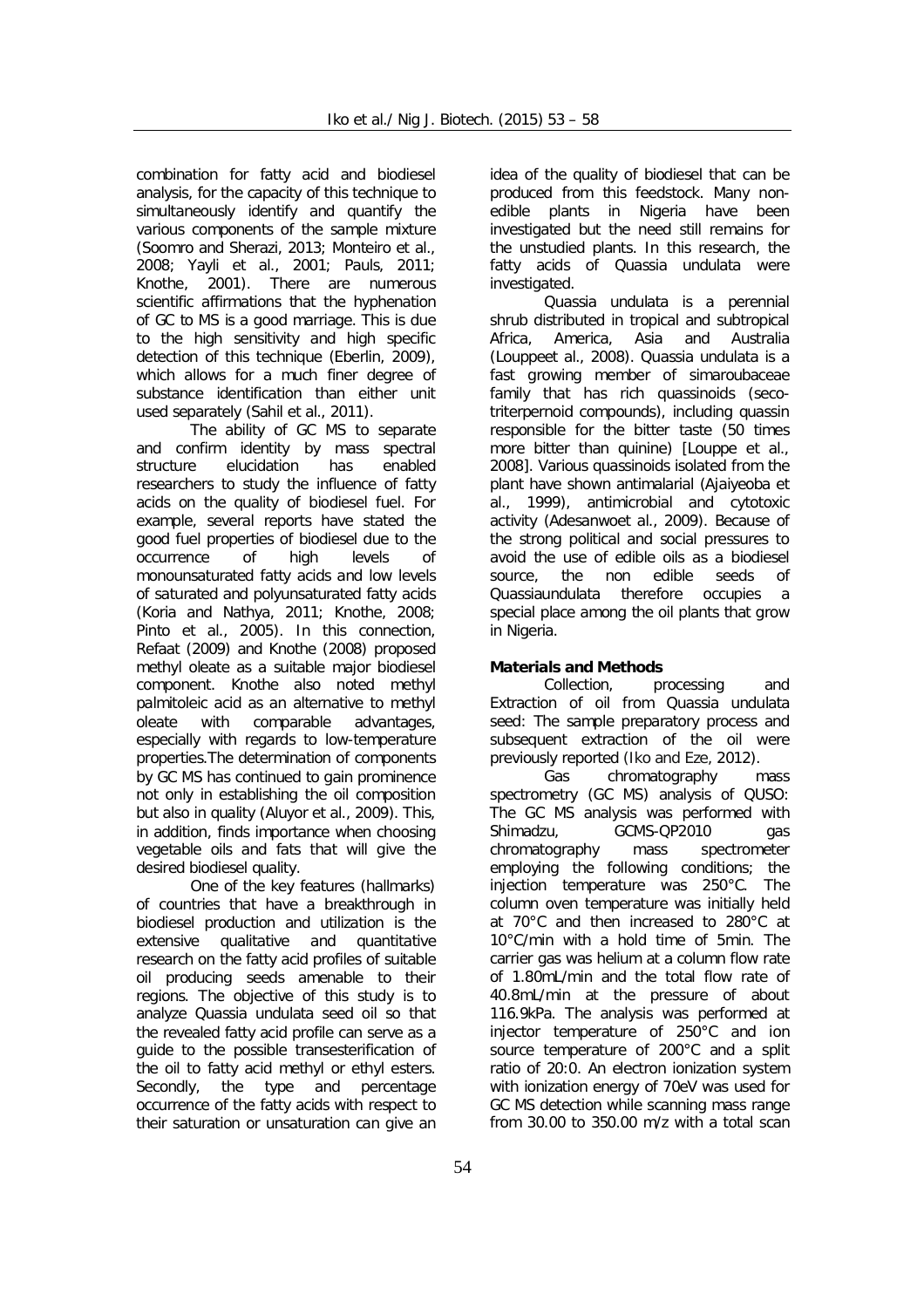time of 24 min. Identification of the unknown QUSO profiles was performed by comparing the MS spectra of QUSOs with those from the National Institute of Standards and Technology (NIST) mass

# **Results and Discussion**

The Gas chromatographic analysis of the fatty acids showed several peaks in form of total ion current (TIC) chromatogram (Fig 1). These peaks represent an important tool for the identification of individual components (Montalbino, 2012). The area percentage covered by individual peaks, their retention times, molecular formula, molecular weight and compositions are presented in table 1. The fatty acid profile was dominated by 6 octadecanoic acid with a percentage of 46.36. The percentage composition of 6 octadecanoic acid in QUSO is similar to the monounsaturated fatty acids of many fuels adjudge to have suitable properties such as *Tabernaemontana divaricata* seed oil which has 56.23% of oleic acid (Basumatary *et al*., 2013), rape seed oil methyl ester has 46.12% (Milina and Mustafa, 2013), *Pistacia chinensis* seed oil methyl ester has 52.32% (Quin *et al*., 2012). Generally, monounsaturated fatty acids have been reported to strike the best balance between cold flow properties and the oxidative stability of biodiesel. Fuels with one major component have also been suggested to have more favourable properties (Knothe, **GC MS Analysis of QUSO**

spectral library of the GC MS system while quantification was done by Shimadzu data handling software and the QUSOs composition was reported as relative percentage of the total peak area.

2008). Similar amounts of monounsaturated fatty acids and saturated fatty acids were found (table 1). Octadecanoic acid, heptadecanoic acid and 11-nonadecanoic acid were also present in reasonable amounts. A number of minor components and the presence of other derivatives were also confirmed.

The identity and distribution of fatty acids have been amply documented as the determinants of both the physical and chemical properties of biodiesel and other derivatives of fatty acids. The fatty acid profile of QUSO indicates that when transesterified to methyl or ethyl esters, the percentage occurrence of the unsaturated fatty acid components will have a positive influence on the kinematic viscosity, cloud point of the fuel and other cold flow properties while the saturated fatty acids will impact on the stability of the fuel to oxidation, polymerization and peroxidation reactions. The unique percentage occurrence of monosaturated (52.06) and saturated (47.94) fatty acids has affirmed the eligibility of QUSO as a good candidate for the tranesterification reaction into biodiesel with suitable fuel properties.

| Table 1: Result of <i>Quassiaundulata</i> Seed Oil by GC-MS Analysis |  |
|----------------------------------------------------------------------|--|
|----------------------------------------------------------------------|--|

| Name of            | Mol. Formula       | Mol. Weight (g/mol.) | Ret. Time | Composition |
|--------------------|--------------------|----------------------|-----------|-------------|
| compound           |                    |                      | (min)     | $(\%)$      |
| Heptadecanoic      | $C_{17}H_{34}O_2$  | 270                  | 15.592    | 0.66        |
| acid               |                    |                      |           |             |
| Heptadecanoic      | $C_{17}H_{34}O_2$  | 256                  | 16.150    | 10.45       |
| acid               |                    |                      |           |             |
| 11-Nonadecenoic    | $C_{19}H_{36}O_2$  | 296                  | 17.292    | 5.70        |
| acid               |                    |                      |           |             |
| Nonadecanoic acid  | $C_{19}H_{38}O_2$  | 298                  | 17.492    | 1.63        |
| 6-Octadecenoic     | $C_{18}H_{34}O_2$  | 282                  | 17.882    | 46.36       |
| acid               |                    |                      |           |             |
| Octadecanoic acid  | $C_{18}H_{36}O_2$  | 284                  | 18.025    | 33.44       |
| Heneicosanoic acid | $C_{21}H_{42}O_2$  | 326                  | 19.225    | 0.26        |
| $9.12 -$           |                    |                      |           |             |
| octadecadienoyl    | $C_{18}H_{31}O$ Cl | 298                  | 20.542    | 1.50        |
| chloride           |                    |                      |           |             |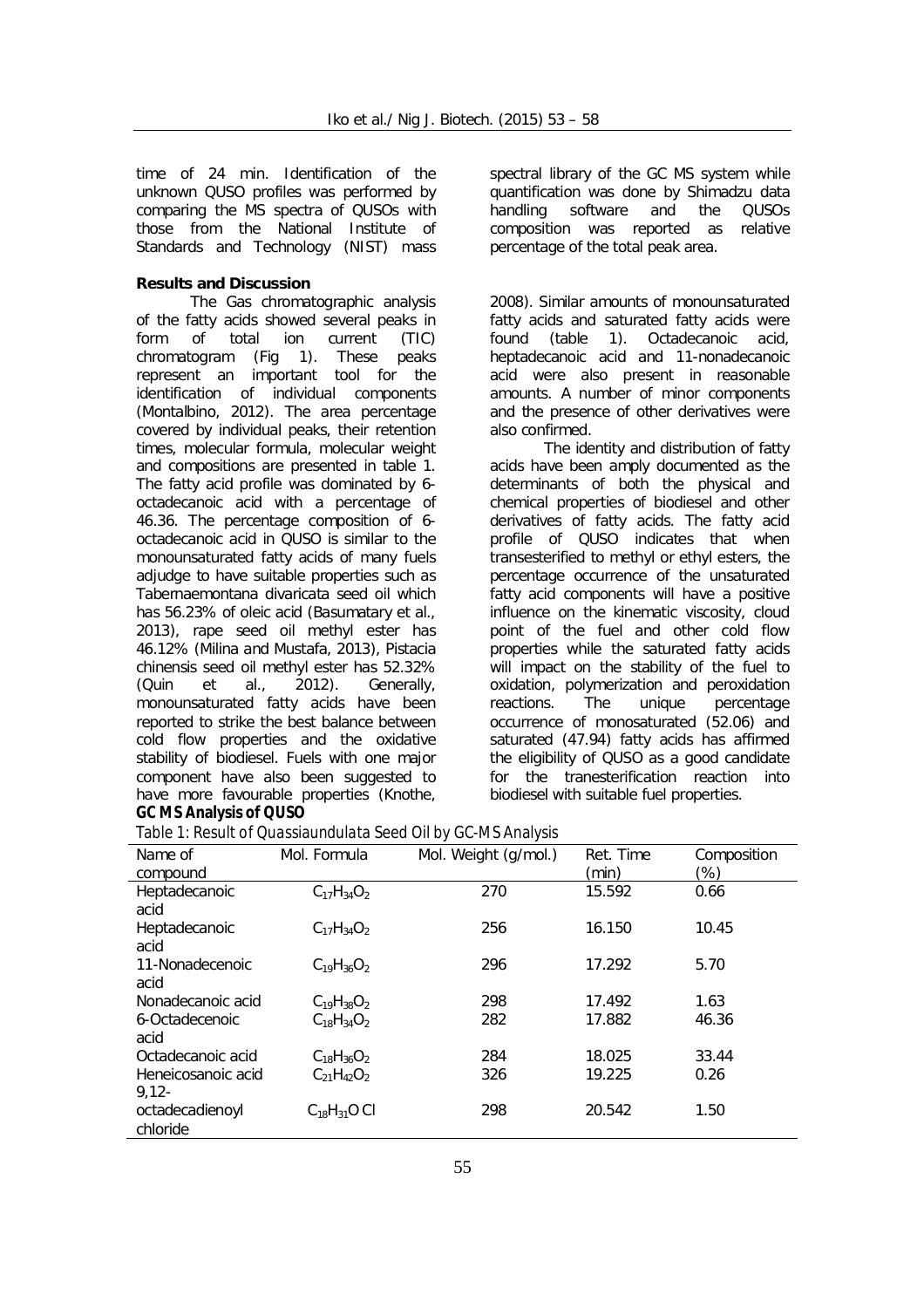

**Figure 1:** Total Ion Chromatogram of QUSO

The meaning of the legends in Fig 1are:  $C17:0 =$  Heptadecanoic acid,  $C16:0 =$  Hexadecanoic acid, C19:1 = 11-Nonadecenoic acid, C19:0 Nonadecanoic acid, C18:1 = 6-Octadecenoic acid,  $C18:0 = Octadecanoic acid, C21:0 = Henecosanoic acid, C18:2 = 9,12-octadecadienoyl chloride$ 

#### **Conclusion**

QUSOis a promising non-edible seed oil for the production of biodiesel going by the balance between the saturated and unsaturated fatty acids profile as revealed by GC-MS. The suitability of this seed oil as a biofuel resource was earlier forecasted with respect to its physicochemical properties (Iko and Eze, 2012). Therefore, the fatty acid profile further confirms the potential fuel properties of *Quassia undulata* seed oil and its suitability for biodiesel production.

### **Acknowledgement**

We heartily acknowledge the support of Mr. Yotam I. Tsumba of National Institute of Nigerian Languages, Aba, for the financial enablement towards this research.

### **References**

Adesanwo, J. K., Aiyelaagbe, O. O. and Moronkola, D. O. (2009). Antimicrobial and cytotoxic activity of the stem and root bark extracts of *Quassia undulata* and isolated

constituents. *Toxicological and Environmental Chemistry*. 91 (5): 999- 1003

Ahmad, M., Khan, M. A., Zafar, M. and Sultana, S. (2011). Biodiesel from Non Edible Oil Seeds: a Renewable Source of Bioenergy, Economic Effects of Biofuel Production, Dr. Marco Aurelio Dos Santos Bernardes (Ed.), In: Tech, Available from: http://www.intechopen.com/books/economi c-effects-of-biofuel-production/biodieselfrom-non-edible-oil-seedsa- renewablesource-of-bioenergy. P 260.

Ajaiyeoba, E. O., Abalogu, U. I. and Oduola, A. M. (1999). Invivo antimalarial activities of *Quassiaamara* and *Quassia undulata* plant extracts in mice. *Journal of Ethno pharmacy*. 67: 321-325

Aluyor, E. O., Ozigagu, C. E., Oboh, O. I. and Aluyor, P. (2009). Chromatographic analysis of vegetable oils: A review. *Scientific Research and Essay*. 4 (4):191-197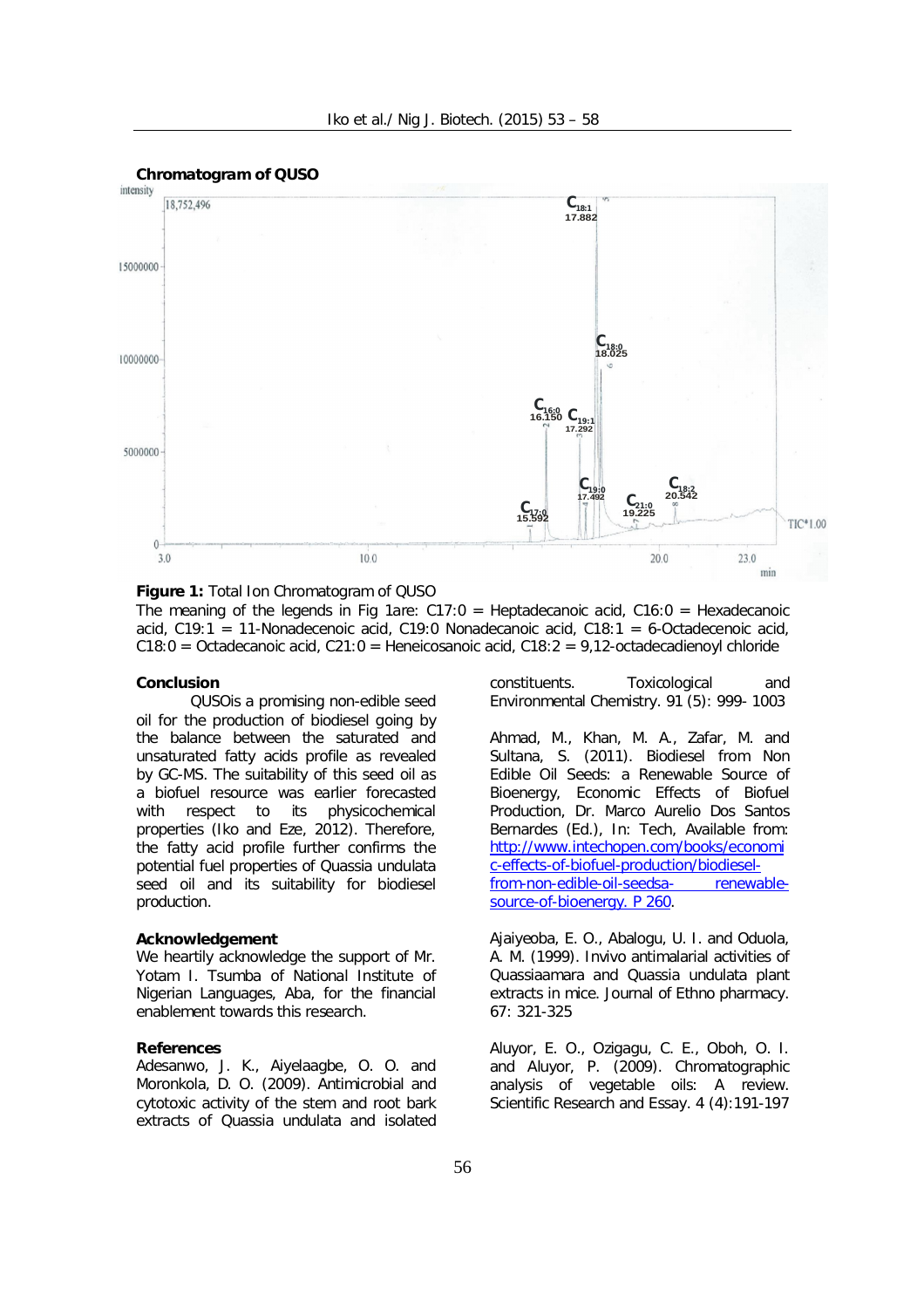Basumatary, S., Barua, P. and Deka, D. C. (2013). Identification of chemical composition of biodiesel from *Tabernaemontana divaricata* seed oil. *Journal of Chemical and Pharmaceutical Research*. 5 (1):172-179

Botineștean, C., Hădărugă, N. G., Hădărugă, D. I. and Jianu, I. (2012). Fatty Acids Composition by Gas Chromatography –Mass Spectrometry (GC-MS) and most important physical chemical parameters of Tomato Seed Oil. *Journal of Agro alimentary Processes and Technologies*. 18 (1): 89-94

Eberlin, L., Patricia, V., Alan, P., Gilberto, F., Romeu, J., Vanderlea, S., Marcos, N. (2009). Analysis of biodiesel and biodiesel-petrol diesel blends by high performance thin layer chromatography combined with easy ambient sonic-spry ionization mass spectroscopy. *Analyst*, 134: 1652-1657.

Elumalai, S. and Sakthivel, R. (2013). GC-MS and FT-IR spectroscopic determination of Fatty acid Methyl Ester of 16 freshwater Microalgae, Isolated from Cement Industries of Tamil Nadu, India. *Journal of Algal Biomass Utilization*, 4 (1): 50–69

Gashaw, A. and Lakachew, A. (2014). Production of biodiesel from non edible oil and its properties. *International Journal of Science and Technology*, 3 (4): 1544 – 1562

Hajšlová, J. and Cajka, T. (2007). Gas chromatography–mass spectrometry (GC– MS). *Food Toxicants Analysis*. 419 – 473

Hariram, V. and Shangar, V. R. (2014). Characterization and Optimization of Biodiesel Production from Crude Mahua Oil by Two Stage Transesterification. *American Journal of Engineering Research,* 3(11): 233-239

Iko, W. and Eze, S. O. O. (2012). Phyisicochemical characterization of *Qua*ssia *undulata* seed oil for biodiesel production. *African Journal of Biotechnology.* 11 (83): 14930-14933

Kail, B. W., Link, D. D. and Morreale, B. D. (2012). Determination of Free Fatty Acids and Triglycerides by Gas Chromatography<br>Using Selective Esterification Using Selective Esterification Reactions.*Journal of Chromatographic Science*, 50 (10): 934-939

Knothe, G (2008). "Designer" Biodiesel: Optimizing Fatty Ester Composition to Improve Fuel Properties. *Energy and Fuels*. 22: 1358–1364

Knothe, G. (2005). Dependence of biodiesel fuel properties on the structure of fatty acid alkyl esters. *Fuel Processing Technology* 86:1059– 1070

Knothe, G. (200I). Analytical methods used in the production of fuel quality assessment of biodiesel*. American Society of Agricultural Engineers*. 44 (2): 193-200

Koria, L. and Nithya, G. (2012). Analysis of *Daturastramonium* Linn. biodiesel by gas chromatography - mass spectrometry (gcms) and influence of fatty acid composition on the fuel related characteristics. *Journal of Phytology*. 4 (1): 06-09

Liu, B., Liu, J., Chen, T., Yang, B., Jiang, Y., Wei, D. and Chen, F. (2015). Rapid Characterization of Fatty Acids in Oleaginous Microalgae by Near-Infrared Spectroscopy. *International Journal of Molecular Sciences*, 16 (4): 7045-7056

Loupe, D. O., Amoako, A. A. and Brink, M. (2008). Plant Resources of Tropical Africa Vol. 7 (1). Backhuys publishers, Leiden, Netherlands Pp 487, 501.

Milina, R. and Mustafa, Z. (2013). Gas chromatographic investigation of compositional profiles of biodiesel from different origin. Petroleum and Coal. 55 (1) 12-19

Montalbano, S. (2012). Pyrolysischromatography mass spectrometry and chemometric analysis for the characterization of complex matrices. Ph.D